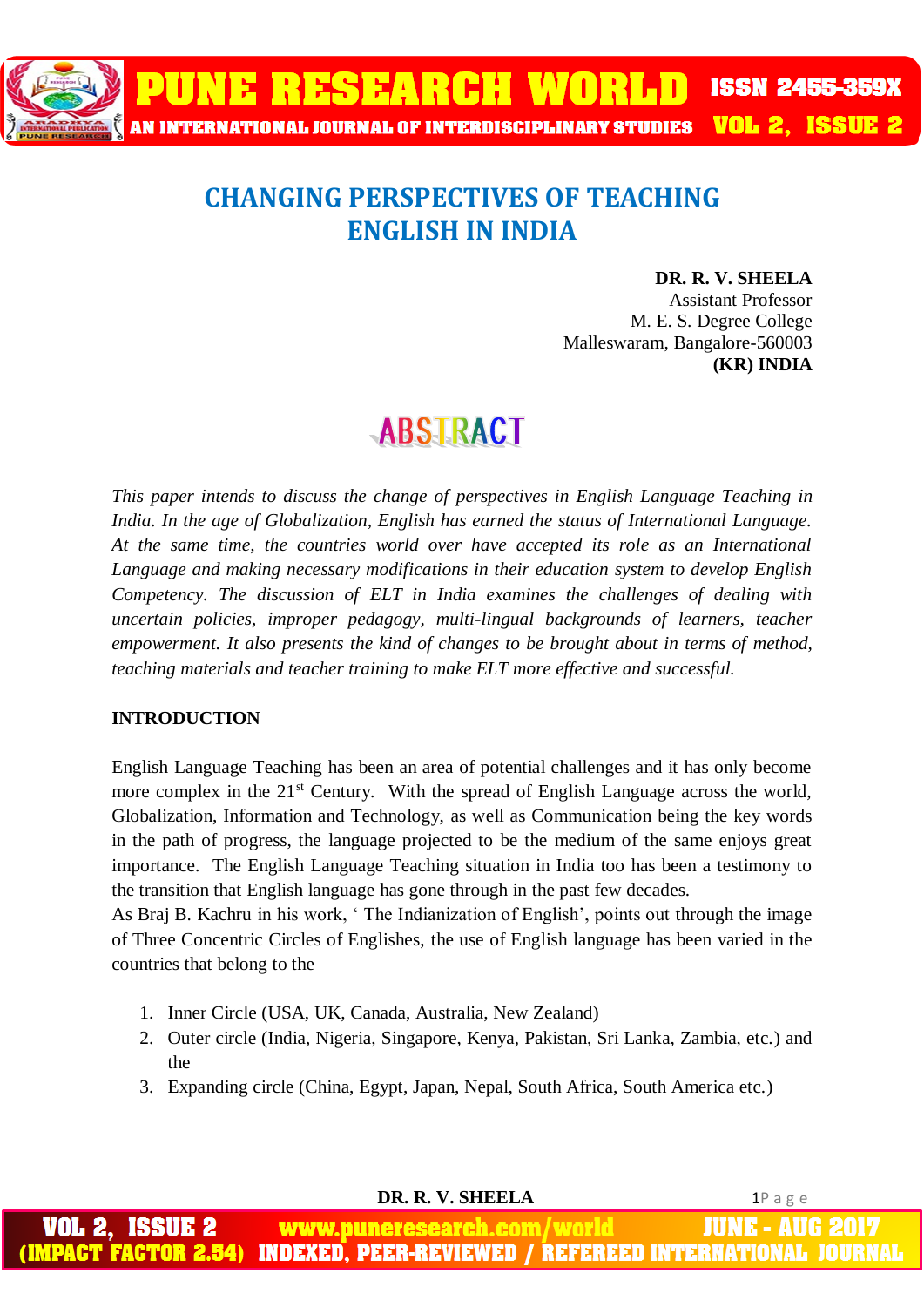

PUNE RESEARCH WORLD **ISSN 2455-359X** 

AN INTERNATIONAL JOURNAL OF INTERDISCIPLINARY STUDIES

**VOL 2. ISSUE 2** 



The issue of World Englishes was first raised in 1978 to examine concepts of regional Englishes globally. Pragmatic factors such as appropriateness, comprehensibility and interpretability justified the use of English as an international and intra-national language. In 1988, at a Teachers of English to Speakers of Other Languages (TESOL) conference in Honolulu, Hawaii, the International Committee of the Study of World Englishes (ICWE) was formed. In 1992, the ICWE formally launched the International Association for World Englishes (IAWE) at a conference of "World Englishes Today", at the University of Illinois, USA. There is now an academic journal devoted to the study of this topic, titled *World Englishes.* Globalization has changed the perspectives of English Language Teaching in different countries*.*

The Indian sub-continent houses many states and diversity of cultures making it a pot powry of languages. After Independence, the Indian government has recognized fourteen major languages as official languages, (to mention a few, Hindi, considered the national language, Kannada, Tamil, Telugu, Gujrathi, Bengali, Kashmiri etc). In each of the thirty states of India, English is the second language and the lingua franca in India. Therefore, even within the country, English operates in multiple variants with the influence of the local mother tongues.

#### **DR. R. V. SHEELA** 2P a g e

VOL 2. IUNE AUG 2017 **ISSUE 2** www.puneresearch.com/world **IMPACT FACTOR 2.54)** INDEXED. PEER-REVIEWED / REFEREED INTERNATIONAL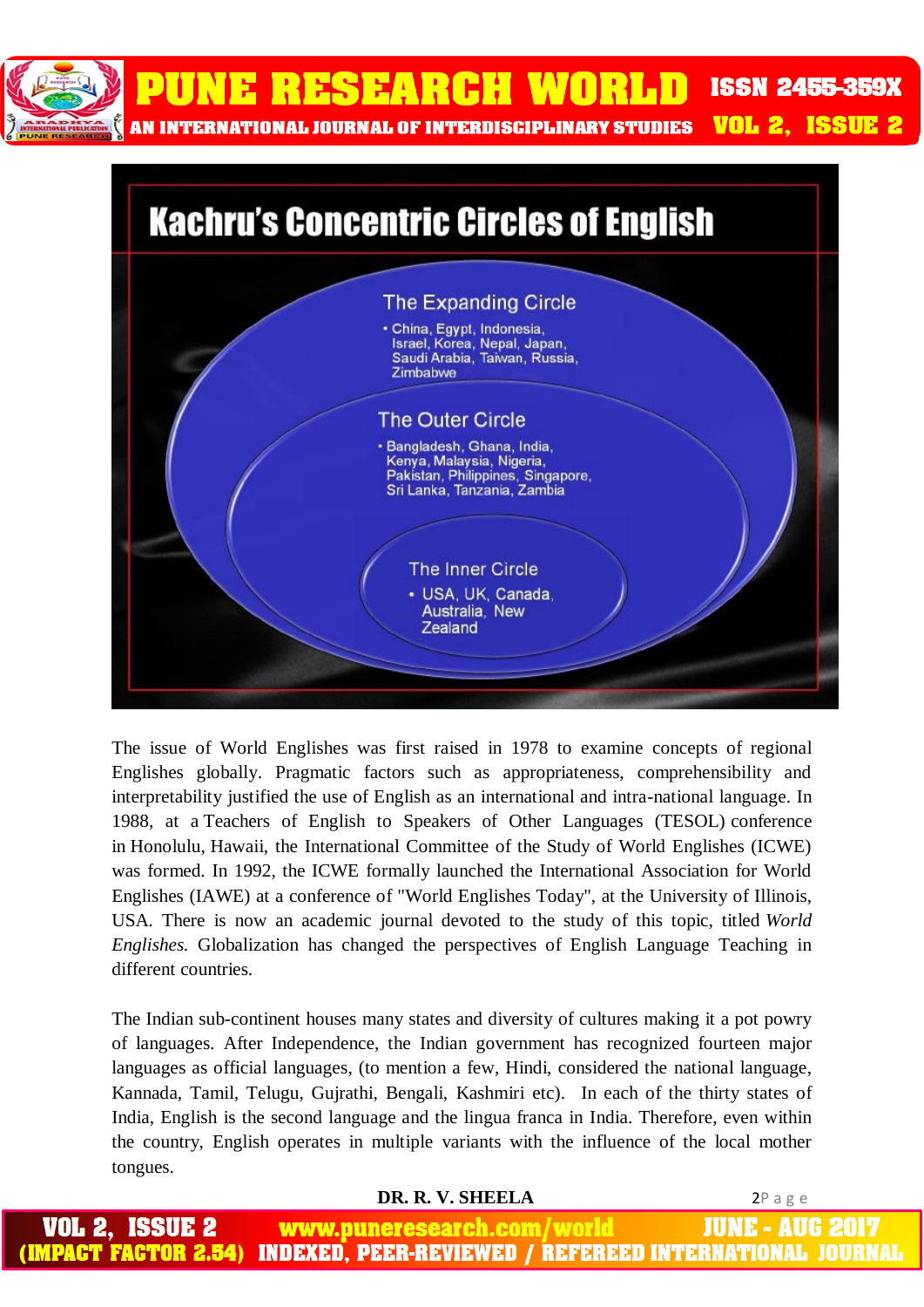The focus of this paper is on the changing perspectives of teaching English in India. The Teaching of English in India began as one of the components of the Three Language Formula in the post -independent Indian Education system. The Primary and the Secondary Education system consider English, a second language. The medium of Higher Education is predominantly English and it is set in the multi-lingual and pluri-cultural context of India, compounding the challenges. This paper converges on the English learning scenario at the under-graduate level.

The status of English is that of a second language in India, making it the most used language across the country, bridging the multi-lingual states. But the average competence of a learner at the under graduate level is extremely diverse and different. It is also due to the fact that the democratized education system in India comprises of Government/State run, Aided institutions where English is taught as a second language and Private institutions, which offer it as the first language. The heterogeneity becomes the norm in all aspects of learning situation.

When the trajectory of English Language Education in India is traced, one discovers the multiplicity present in it. It is also evident that, with conflicting factors of policy and pedagogy, i.e. controversy of the medium of education, plethora of methods, multi-lingual backgrounds, different approaches and methods as well as divergent teaching materials, ELT situation in India is the most complex one.

The teaching of English at the graduate and post graduate levels focuses on literature in most of the colleges and Universities. In the recent years, there appears to be a paradigm shift from literature to language learning owing to status of English as an 'International' language and the need of the 'awakened' learner.

Although, nationality and cultural identity issues resist the growth of English in India for socio-cultural and political reasons, its role as an International Language is more than accepted and celebrated too. The growing importance of English for international communication and its status as an additional language within the country getting strengthened in the age of ICT, have created an unprecedented demand for English language learning. The demand is such that innumerable English Language training centres have come up in major cities of the country, offering programs starting from 3months to 3 years.

To further understand the phenomenon, the use of English language for the purposes of education, commerce, science and technology, social dialogues and more than ever in the field of Information Technology has only magnified the picture. International dialogues do necessitate cross cultural understanding, thereby making English an intercultural language as well.

|                | DR. R. V. SHEELA                                                             | 3Page |
|----------------|------------------------------------------------------------------------------|-------|
| VOL 2, ISSUE 2 | www.puneresearch.com/world JUNE - AUG 2017                                   |       |
|                | (IMPACT FACTOR 2.54) INDEXED, PEER-REVIEWED / REFEREED INTERNATIONAL JOURNAL |       |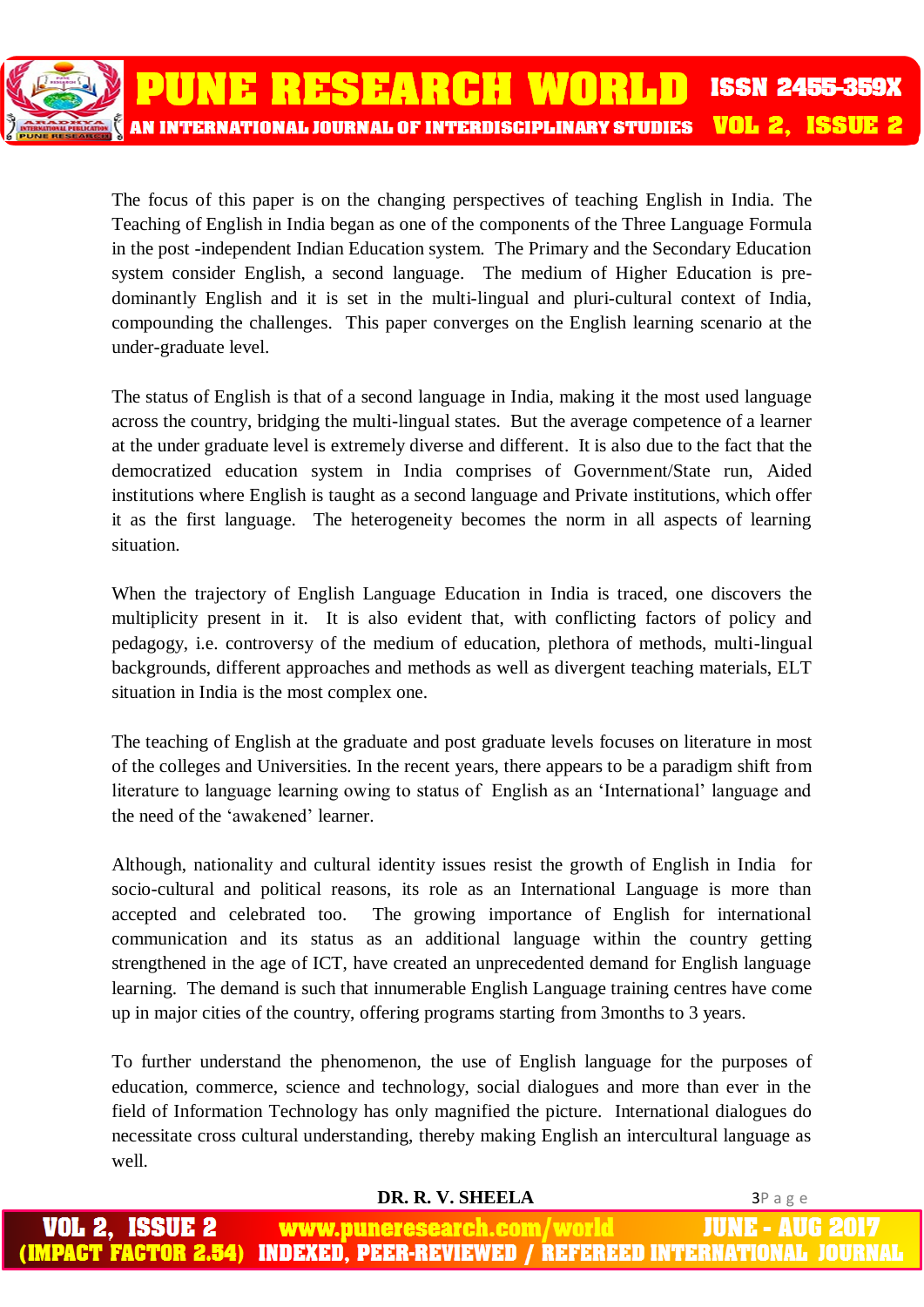

As English has to be considered as an 'International' and 'Intercultural' language, the dynamics of teaching it also undergoes a change. The change in terms of the model of English to be taught, the study material to be designed, the method adopted for teaching every aspect for that matter deserves serious consideration.

To start with, which English is the right model of English for learning? Is it British, American, Australian, Indian or None! As Randolf Quirk (1995) says, 'Nuclear English' would be an artificial variety and even the native speakers will have to learn it afresh. With the multiplicity of mother tongues and plurality of cultures, the 'Nuclear Norm' may also get distorted. In the context of India, existing number of languages can only add to the complexity. Given the status and prestige of the standard native-speakers' variety of English, it can be accepted as the target form. In the production of the discourse, spoken mode holds more challenges compared to the written mode as well, with the inherent problems of accent and intonation.

The material design for learning English as an International language has to be broad based, accommodate a variety of texts and from different parts of the world. It has to follow the inclusive approach rather than euro-centric approach. Inclusion of different Genres, forms and mediums, like classical texts, contemporary texts, popular culture books, films, documentaries, television shows, journals and magazines could make it both educative and entertaining.

The Methodology or the method of teaching also deserves a debate here, because of the divergent contexts in which English teaching exists. No single method may be considered the 'magical' or successful method for teaching English. Even though scholars and researchers believe that the complexity and diversity of language learning contexts have led to, a 'Post-Method' condition or a 'beyond methods'- situation. Identifying the practices and strategies employed by teachers in their divergent contexts are said to reflect the local needs and demands on the language. The use of learners' mother tongue or regional language with English for teaching can become the norm making it 'Inter-lingual Method'. On the other hand, it is also an act of acknowledging the realistic ELT situations in non-native contexts. Having been in the field of ELT for over two and a half decades, watching the upheavals in the status of English language, I do feel it is now that we are able to arrive at the right approach towards it, with the contextualization of the issue.

The Russian Scholar Victoria V. Safonova (1996) has introduced a Socio-cultural approach to teaching modern languages, which she describes as 'teaching for intercultural L2 communication in a spirit of peace and dialogue of Cultures'. (p.62) She also advocates intercultural communicative education as a part of language education.

| DR. R. V. SHEELA                                                             | 4Page |
|------------------------------------------------------------------------------|-------|
| <b>VOL 2, ISSUE 2 www.puneresearch.com/world JUNE - AUG 2017</b>             |       |
| (IMPACT FACTOR 2.54) INDEXED, PEER-REVIEWED / REFEREED INTERNATIONAL JOURNAL |       |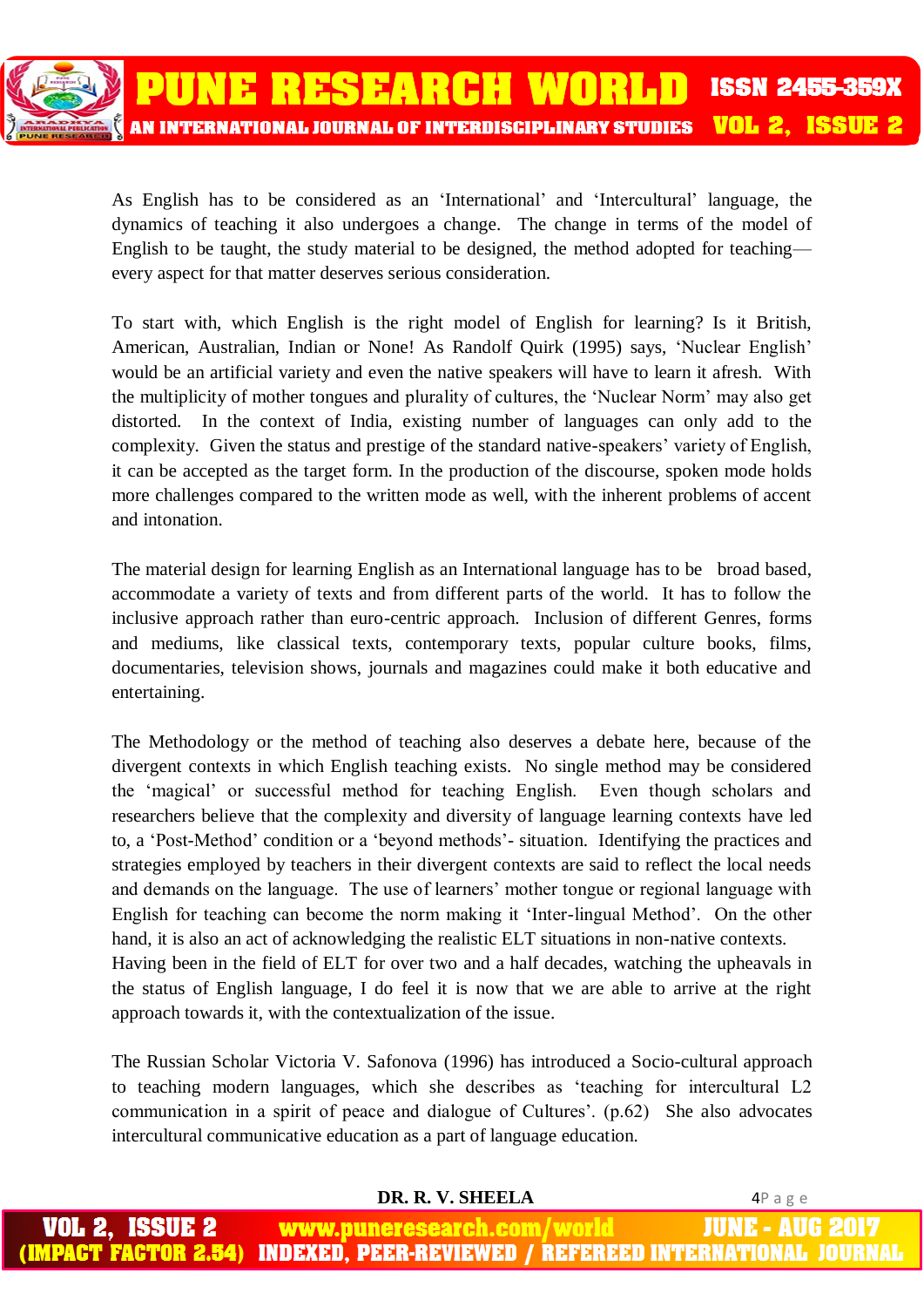The Statement of Philosophy of the project 'Goals 2000' in the United States representing the five different goal areas known as the 'Five Cs'—Communication, Cultures, Connections, Comparisons and Communities. 'Language and Communication are at the heart of human experience', the United States must educate students who are linguistically and culturally equipped to communicate successfully in a pluralistic American Society and abroad. This imperative envisions a future in which all students will develop and maintain proficiency in English and at least one other language, modern or classical. Children who come from non-English backgrounds should also have opportunities to develop proficiencies in their first language'.

This statement represents the holistic and communicative approach to language learning defying the notion of language competence consisting of only four skills of language-Listening, Speaking, Reading and Writing. At the same time it also upholds the importance of mother tongue of the learner. It emphasizes the socio-cultural features of language and views culture as an integral part of a language.

Further, the transition in the role and functions of English do carry implications for ELT syllabus and material design. To predict the future of English, mother tongues will have a great influence, 'New Englishes' could be adopted as models of learning, knowledge of different cultures may become more important. Realistic approach to language learning may make it less prescriptive and more academic and occupational in its ends, making it a language used for a specific purpose.

To cope with the transition of the status of English, certain changes and modifications are warranted in the ELT situation, in the country. At present, there is a gap between the teacher education/training and the reality in the classroom. The essential objective in teaching English at under graduate or post graduate levels, seems to be appreciation of literature, (drawing mainly from the British and American writers) which in no way equips a teacher to teach the language based on the needs of the learner. When a teacher is taught literature, very little of ELT methodology and no applied linguistics, he/she becomes an ambitious teacher who finds it hard to break the norm. Insufficient training and education in the aspects of language make him/her nervous of studying a language topic. This creates a situation where a literature specialist teaches aspiring language learners, teaching more of literary appreciation skills rather than language skills required, completes the vicious circle. This development also defies all sense and logic, because as we all know, when a learner is equipped with language skills, appreciation of literature can be a natural consequence of his/her learning. Like Speech preceding Writing in the evolution of language, competence in the language certainly is a pre-requisite to the appreciation of literature. Moreover, literary appreciation cannot be forced on learners who are piteously unable to construct even simple sentences in the language.

 **DR. R. V. SHEELA** 5P a g e